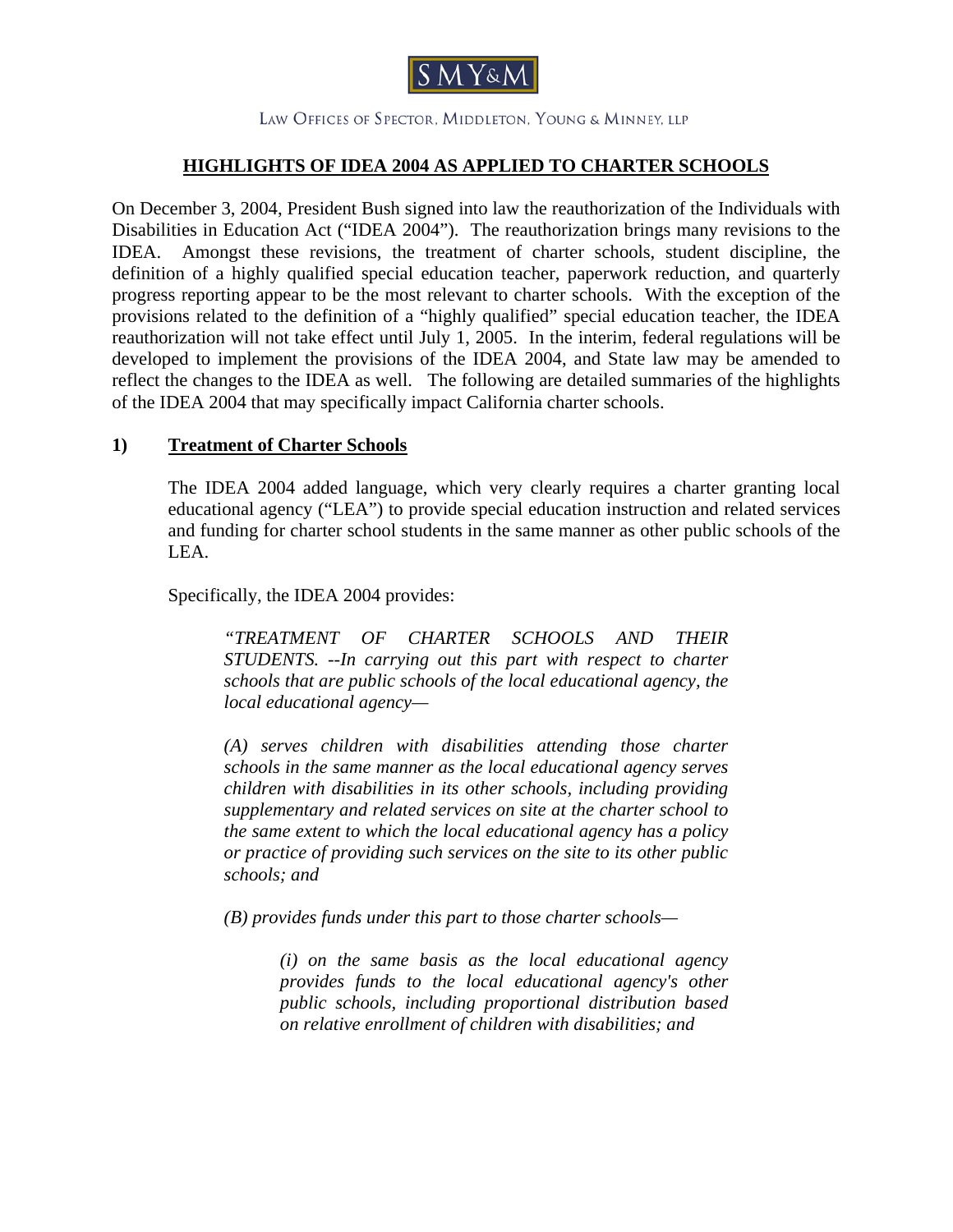Legal Alert Highlights of IDEA 2004 as Applied to Charter Schools December 16, 2004 Page 2 of 5

> *(ii) at the same time as the agency distributes other Federal funds to the agency's other public schools, consistent with the State's charter school law."*

The prior provision did not include any requirement as to "on site" supplementary and related services nor did it include a requirement for a proportional distribution of funds or for the timing of the distribution.

The additional language may assist charter schools in obtaining equitable services and funding for their students.

#### **2) Discipline of Special Education Students**

• Revised Criteria for Manifestation Determination

The IDEA 2004 allows a LEA a broader ability to change the placement of a student with a disability for a violation of the school's code of conduct. The new law also revised the criteria for determining whether misconduct is a manifestation determination, making it more difficult for a student to avoid a change of placement by claiming that the misconduct is a manifestation of a disability.

Specifically, if an LEA is seeking to remove a student for a violation of the school's code of conduct for more than ten school days, the parent, the LEA and relevant members of the IEP team, as determined by the parent and the LEA (note, no longer the entire IEP team), must review all relevant information in the student's file, including the child's IEP, any teacher observations, and any relevant information provided by the parents to determine whether the conduct was *caused by or had a direct and substantial relationship to, the child's disability*; or *if the conduct was the direct result of the LEA's failure to implement the IEP*. If the parent, the LEA and relevant members of the IEP determine that either of those are true, the conduct is determined to be a manifestation of the child's disability.

• Burden of Proof

The IDEA 2004 continues to allow a parent to request a hearing if the parent disagrees with any decision regarding placement or the manifestation determination or a LEA to request a hearing if the LEA believes that maintaining the current placement of the child is substantially likely to result in injury to the child or to others. However, the IDEA 2004 eliminates the burden of proof of the LEA to prove that behavior was not a manifestation of the child's disability.

45 Day removals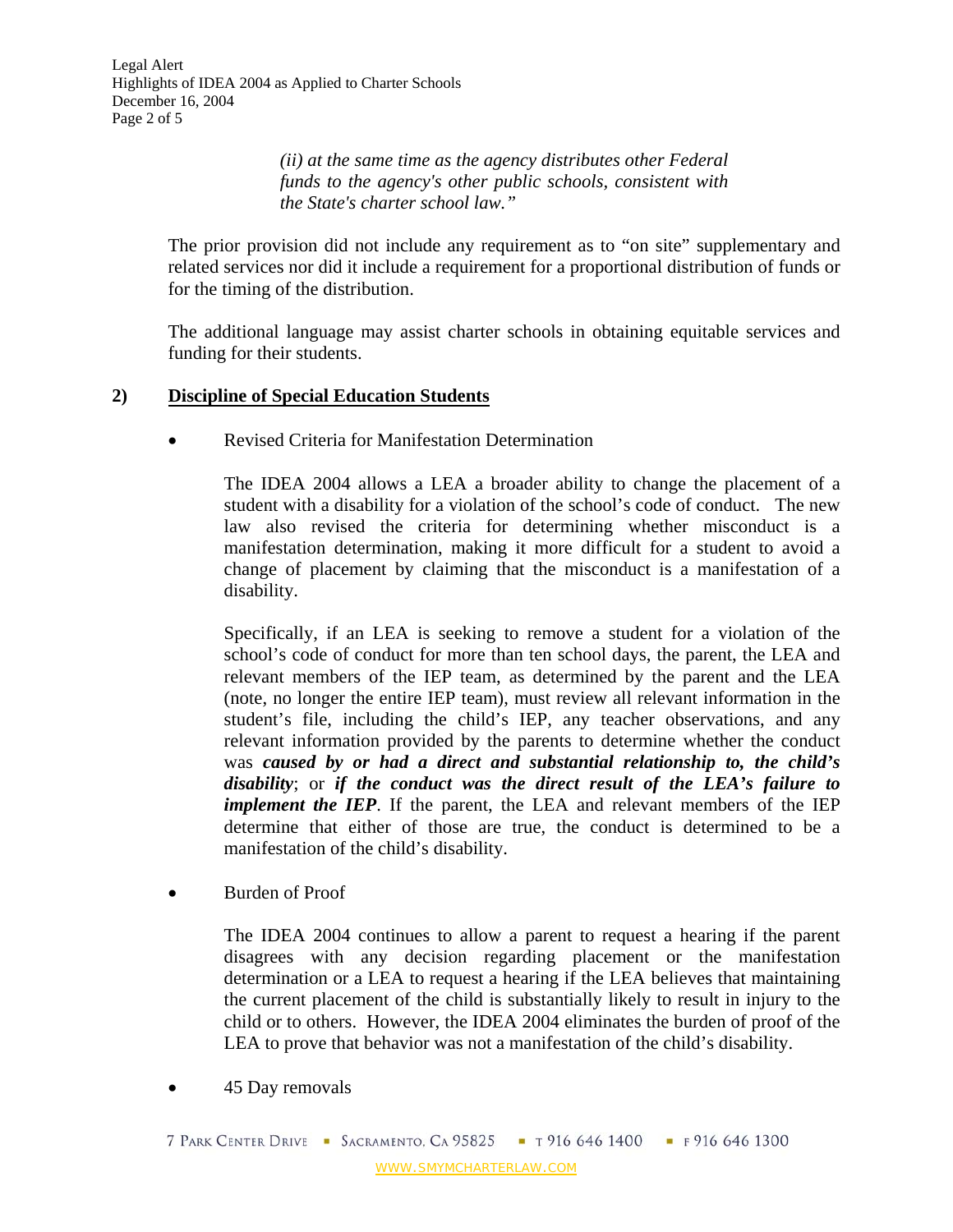Legal Alert Highlights of IDEA 2004 as Applied to Charter Schools December 16, 2004 Page 3 of 5

> Further, the IDEA 2004 expands the ability of a School to impose a 45- day removal to an interim alternative educational setting for a student inflicting serious bodily injury; the prior provision limited the 45 day removal for controlled substance or weapon offenses. Serious bodily injury as defined by the IDEA 204 means "bodily injury which involves a substantial risk of death, extreme physical pain, protracted and obvious disfigurement; or protracted loss or impairment of the function of a bodily member organ, or mental faculty.

Stricter Standard for Defending a Disciplinary Removal by Claiming that the School Should Have Known That the Student was a Special Education Student

The IDEA 2004 limits the ability of a parent to defend a disciplinary removal by claiming that the School should have known that the student was special education eligible, thus limiting the " $11<sup>th</sup>$  hour" referral for special education assessment. The IDEA 2004 extends its protections to those students to whom the LEA had knowledge that the child was a child with a disability before the behavior that precipitated the disciplinary action.

Under the IDEA 2004, a LEA is deemed to have knowledge that a child is a child with a disability if before the behavior occurred:

- 1) the parent has expressed concern in writing that the child is in need of special education and related services;
- 2) the parent has requested a special education evaluation; or
- 3) the teacher of the child or other personnel for the LEA, has expressed specific concerns about a pattern of behavior demonstrated by the child, directly to the director special education of the LEA or to other supervisory personnel of the LEA…

*unless* the parent refused evaluation of the child, refused services, or an evaluation has already been completed and it was determined that the child was not a child with a disability.

The new language eliminated a subjective provision that deemed the LEA to have knowledge of a student's disability based solely upon the behavior or performance of the child.

#### **3) Highly Qualified Special Education Teachers**

The IDEA 2004 defines a highly qualified special education teacher as one that:

1) has not had special education certification or licensure requirements waived for any reason;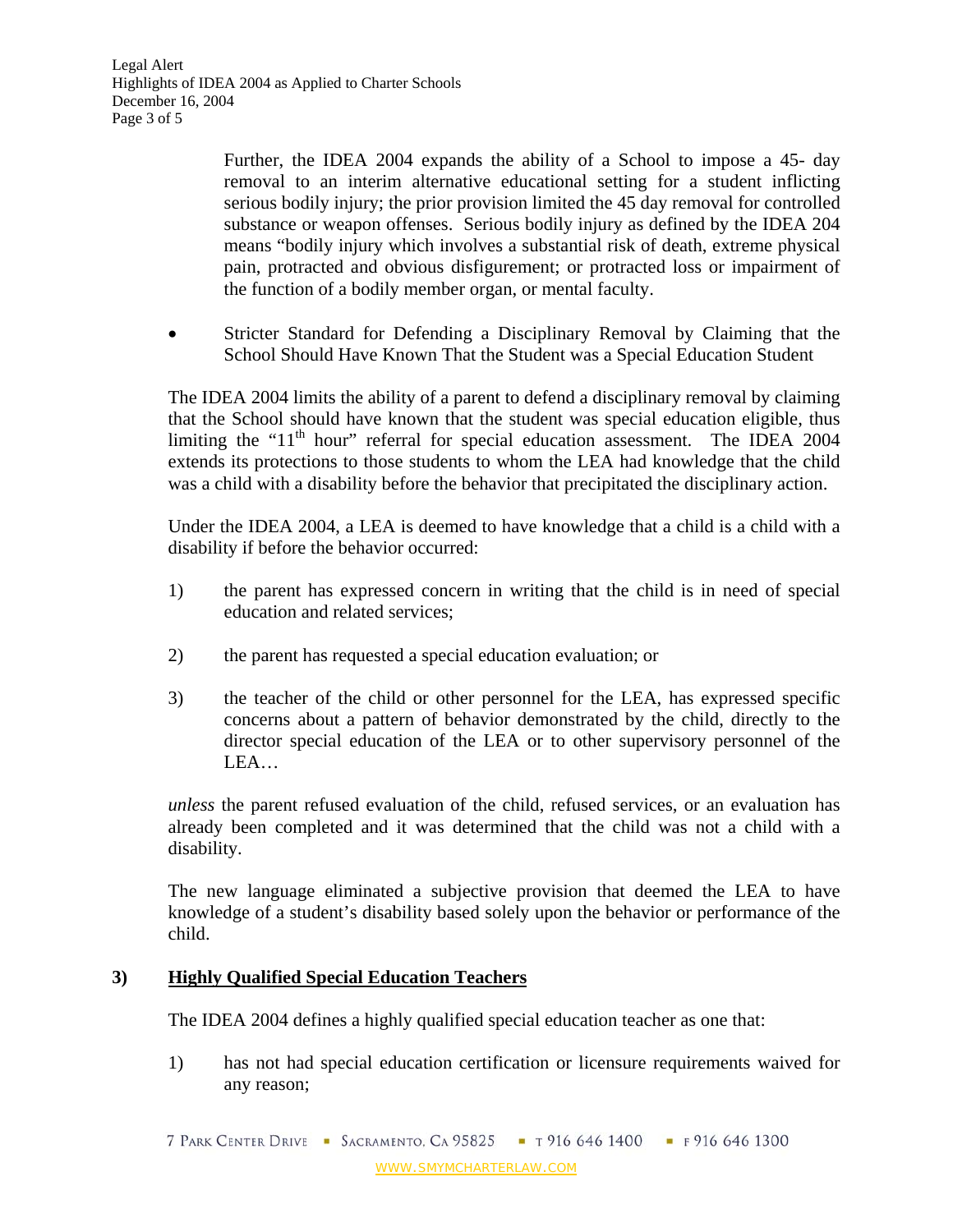- 2) holds at least a bachelor's degree; and
- 3) has obtained full State certification as a special education teacher (including certification obtained through alternative routes to certification), or passed the State special education teacher licensing examination, and holds a license to teach in the State as a special education teacher, *except that when used with respect to any teacher teaching in a public charter school, the term means that the teacher meets the requirements set forth in the State's public charter school law.*

As California law requires that teachers in charter schools hold a certificate, permit, or other document equivalent to that which a teacher in other public schools would be required to hold, except for the flexibility given to noncore, noncollege teachers, it is likely that the definition noted above applies equally to a special education teacher in a charter school unless an argument can be made that the special education teacher is serving in a noncore, noncollege capacity.

The timeline for meeting the highly qualified requirements aligns with the other timelines for highly qualified teachers under the No Child Left Behind Act. Accordingly, the highly qualified requirement must be met by June 30, 2006, unless the Charter School receives Title I funds *and* the teacher is a new teacher, as of July 1, 2002 to the State of California, in which case the requirement must be met immediately.

# **4) Quarterly Reports on Progress Toward Annual Goals**

The IDEA 2004 requires quarterly reporting to Parents on progress toward annual IEP annual goals.

#### **5) Reduces Paperwork**

The IDEA 2004 requires the Secretary of Education to develop model forms for the IEP, prior written notice, and procedural safeguards notice. Additionally, 15 States will be chosen for a "pilot program" to implement novel approaches to reducing paperwork requirements as long as full civil rights protections for students are maintained.

Also, the IDEA 2004 reduces the number of times that a copy of the procedural safeguards must be given to parents to 1) at least once per year; 2) upon initial referral or request for evaluation 3) when a parent files a complaint; or 4) upon request by a parent.

## **WHAT SHOULD A CHARTER SCHOOL BE DOING IN RESPONSE TO THE CHANGES TO THE IDEA?**

As the bulk of the changes to the IDEA will not take effect until July 1, 2005, it is most important for a Charter School to do the following:

• update its written materials;